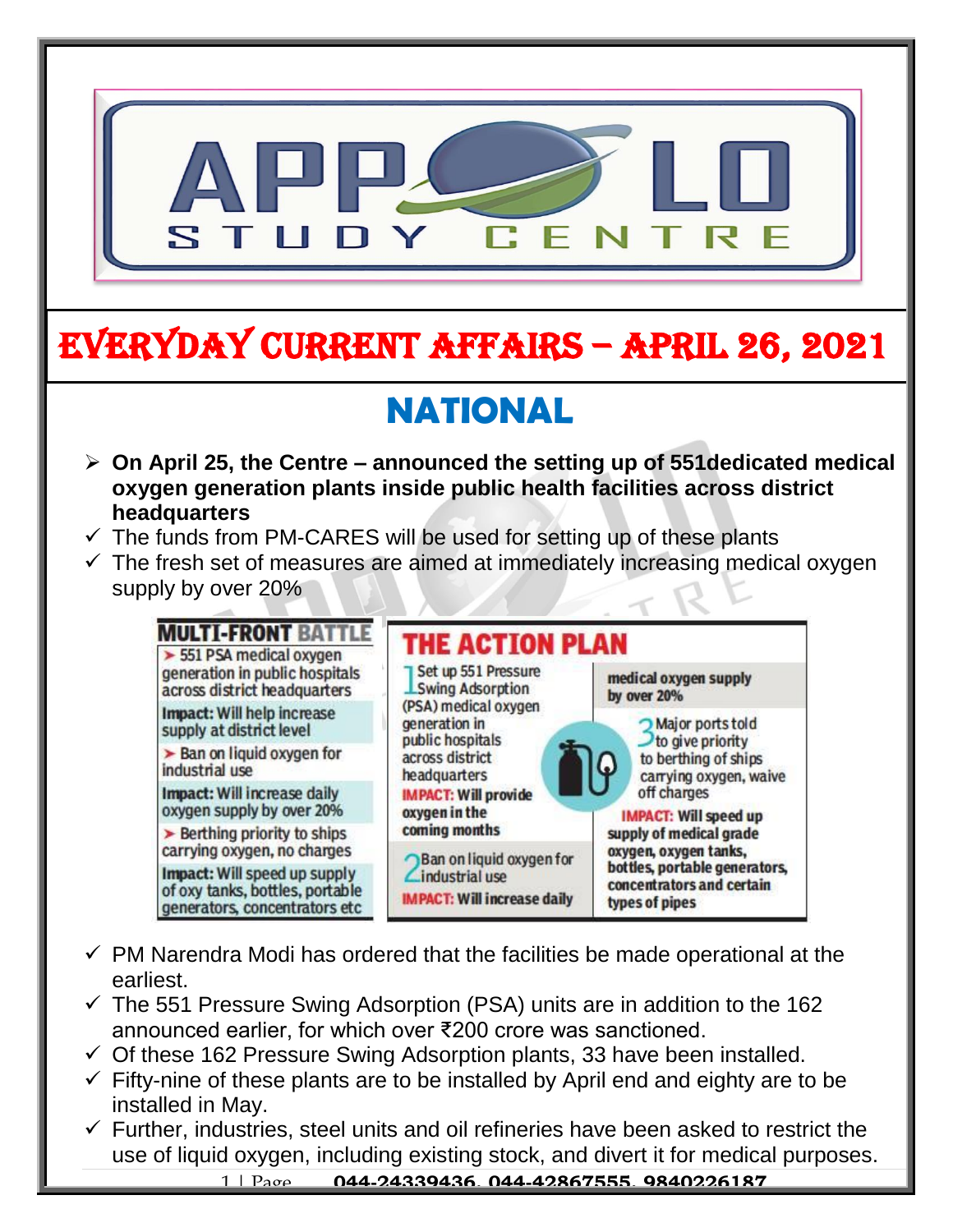- $\checkmark$  This move is expected to add around 1,500 tonnes to the daily supply, which was estimated around 6,600 tonnes
- $\checkmark$  The Ministry of External Affairs recently announced that India is to import 50,000 million tonnes of medical oxygen
- $\checkmark$  Liquid oxygen is a highly pure product compared to industrial oxygen.
- $\checkmark$  PM-CARES is Prime Minister Citizen Assistance and Relief in Emergency **Situations**
- **The Ministry of Health and Family Welfare - recently notified eight items to be regulated under the Drugs and Cosmetics Act.**
- $\checkmark$  They are Bone Marrow Cell Separator, X-Ray machine, Dialysis machine, PET Equipment, Defibrillators, MRI Equipment, CT Scan Equipment and All Implantable Medical Devices
- $\checkmark$  The decision comes into effect on April 1, 2021 under the Medical Devices Rules, 2017
- $\checkmark$  As per the new quidelines, the manufacturers and importers are required to take manufacturing license from Central Licensing Authority or State Licensing Authority.
- $\checkmark$  In 2020, the Ministry of Health and Family Welfare announced that the medical equipment will be qualified as "Drugs" under Section 3 of Drugs and Cosmetics Act.

# **INTERNATIONAL**

- **Gambia - recently became the second African country to eliminate Trachoma, one of the leading causes of blindness.**
- $\checkmark$  Ghana was the first African country to eliminate Trachoma in 2018.
- $\checkmark$  Trachoma is one of the Neglected Tropical Diseases caused by bacterium, Chlamydia trachomatis.
- $\checkmark$  It is an eye infection that damages the eye lids and leads to irreversible vision loss and blindness if not corrected with surgery.
- $\checkmark$  Trachoma is caused due to poor environmental and personal hygiene.
- $\checkmark$  More than 40 African countries are still affected by this infection, even though globally a reduction of 90% of this disease is reported since 2000
- $\checkmark$  Trachoma is caused by bacterium, Chlamydia trachomatis.
- $\checkmark$  The World Health Organisation launched a roadmap of global targets to eradicate 20 Neglected Tropical Diseases including Trachoma by 2030.
- $\checkmark$  India became free from Trachoma in 2017.
- $\checkmark$  According to the National Trachoma Survey Report, the overall prevalence of Trachoma was 0.7% in the country.
- $\checkmark$  This is much below the elimination criteria defined by the World Health Organisation.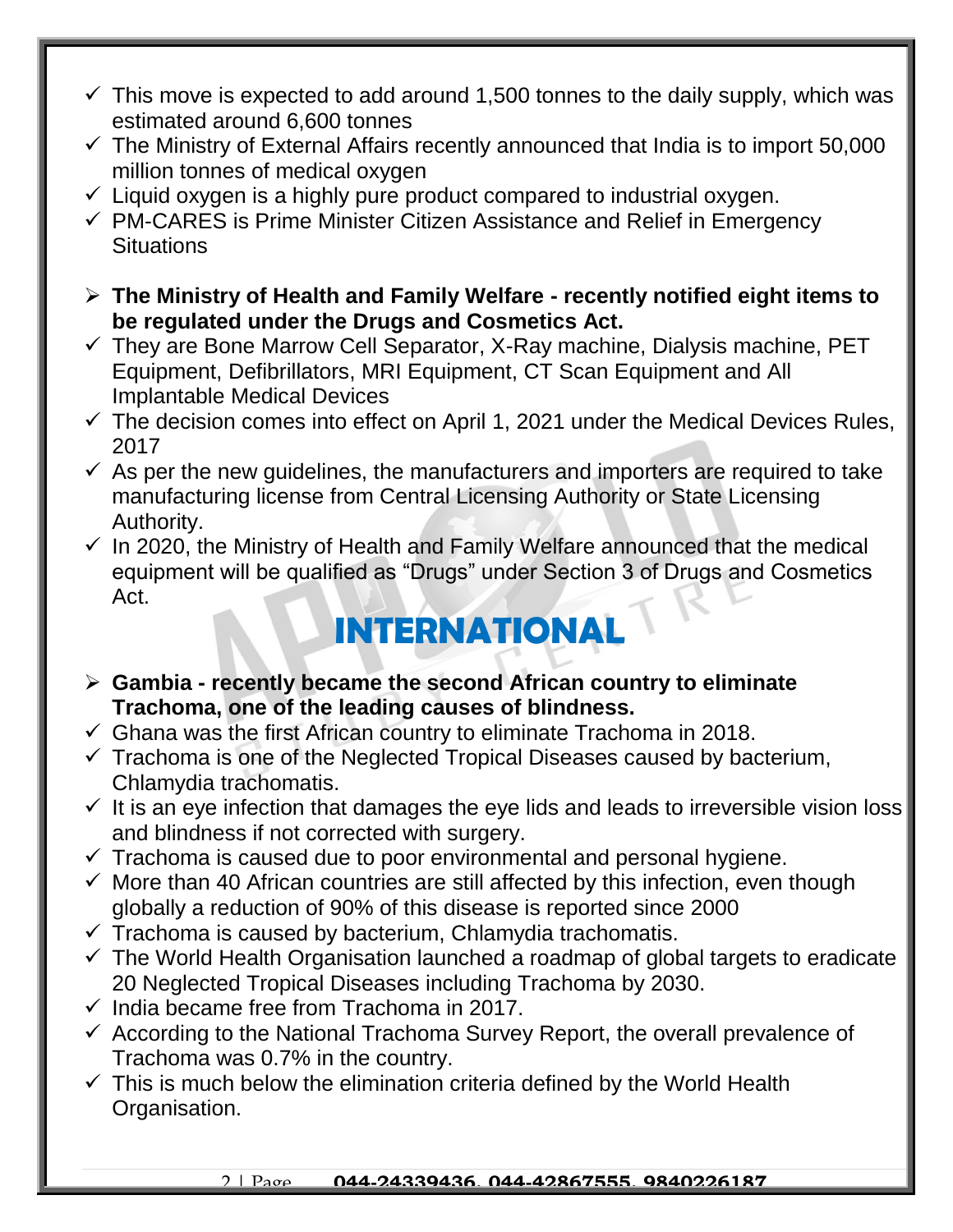- **Turkey – recently banned the use of crypto currencies and crypto assets like 'bitcoin' for purchases of goods and services.**
- $\checkmark$  The ban also prohibits companies from handling electronic fund transfers that involve crypto currency platforms.
- $\checkmark$  The Turkish central bank has stated that using cryptocurrencies may cause nonrecoverable losses for the parties to the transactions.
- $\checkmark$  According to the Turkish Government, it was finding it difficult to monitor and control the market volatility and illegal activities in the crypto currency market.
- $\checkmark$  Turkey's decision comes after Royal Motors, which distributes Rolls-Royce and Lotus cars in the country became the first to announce that it would accept payments in cryptocurrencies.
- $\checkmark$  Globally, giants such as Apple, Amazon and Expedia also accept such payments.
- $\checkmark$  In India, no company has officially announced that it will accept cryptocurrencies as payment.
- $\checkmark$  However, over 7 million investors are believed to have put more than \$1 billion in cryptocurrencies in India.
- $\checkmark$  Earlier, Morocco has also announced ban of the crypto currencies before Turkey

## **INDIA AND NEIGHBOURS**

- **The Union Cabinet - recently approved the Memorandum of Understanding signed between the Director General of Trade Remedies of India and Trade and Tariff Commission of Bangladesh.**
- $\checkmark$  The agreement was signed on March 27 to increase the cooperation in the area of trade remedies.
- $\checkmark$  It aims to promote exchange of information, trade remedies and other activities in accordance with the provisions of World Trade Organisation.
- $\checkmark$  The pact focuses mainly on countervailing, anti-dumping and safeguard measures in bilateral trade between India and Bangladesh.
- $\checkmark$  The countervailing duties, also called CVDs or anti-subsidy duties are import tariffs.
- $\checkmark$  They are imposed to nullify the adverse effects of subsidies.

## **SCIENCE, TECHNOLOGY & ENVIRONMENT**

 $\triangleright$  On April 25, the NASA's Ingenuity helicopter - flew for the third time in Mars successfully, making records in terms of speed and distance



3 | Page **044-24339436, 044-42867555, 9840226187**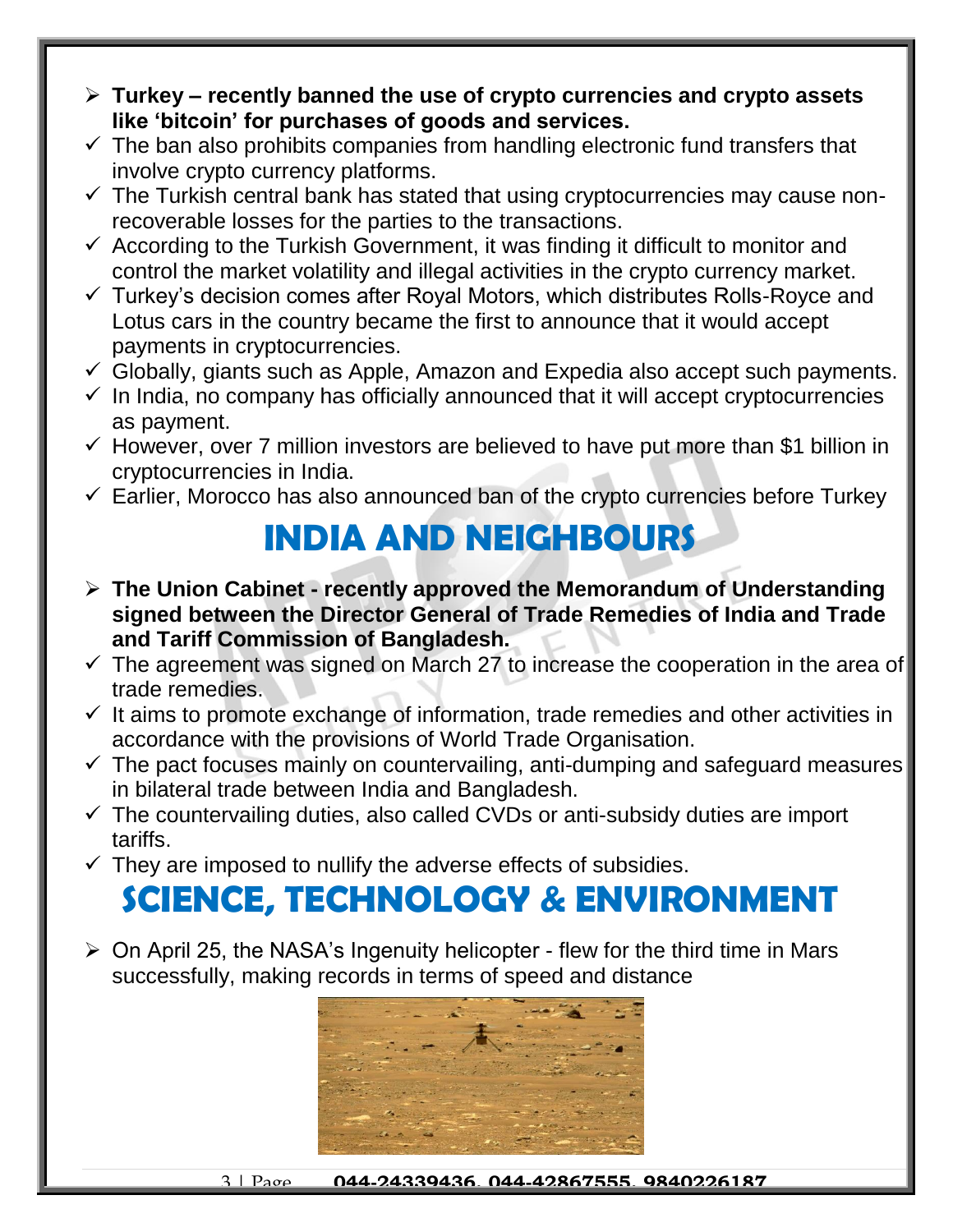- $\checkmark$  Further, the mini helicopter clicked first aerial colour picture of the Red planet
- $\checkmark$  The Perseverance rover, which carried the 1.8 kilograms-rotorcraft to Mars, filmed the 80-second third flight
- $\checkmark$  On this flight, the helicopter covered 50 meters of distance, reaching the speed of two meters per second in this latest flight.
- $\checkmark$  The helicopter rose to five metres, which is the same altitude as that of its second flight.
- $\checkmark$  NASA announced it is now preparing for a fourth flight in the Martian atmosphere, which is filled with  $CO<sub>2</sub>$ , posing the biggest challenge for the helicopter
- $\checkmark$  The Ingenuity experiment will end in one month in order to let Perseverance return to its main task of searching for signs of past microbial life on Mars.
- $\checkmark$  The Mission includes Perseverance rover and Ingenuity helicopter.
- **China's first Mars rover – has been named as 'Zhurong' after a traditional god of fire in ancient Chinese mythology**
- $\checkmark$  The 240 kilogram solar-powered Zhurong rover is part of the Tianwen-1 mission
- $\checkmark$  Tianwen-1 was launched in Long March 5 heavy lift launch vehicle.
- $\checkmark$  It was launched in July 2020 and arrived in orbit around Mars in February 2021.
- $\checkmark$  The rover carries panoramic and multispectral cameras and instruments to analyze the composition of rocks
- $\checkmark$  Zhurong is expected to land in mid-May 2021 at Utopia Planitia, a rock-strewn plain where the U.S. lander Viking 2 touched down in 1976.
- $\checkmark$  The Tianwen-1 mission aims at analysing and mapping the Martian surface and geology, looking for water ice and studying the climate and surface environment.
- $\checkmark$  China would become the third country after the former Soviet Union and the United States to put a robot rover on Mars
- $\checkmark$  The Mission was the second of the three space missions sent to Mars in 2020.
- $\checkmark$  The other missions being the "Hope Orbiter" by United Arab Emirates and Perseverance Rover and Ingenuity helicopter by US
- $\checkmark$  In 2019, China became the first country to land a space probe on the little explored far side of the moon.
- $\checkmark$  The probe returned to the earth in December with lunar rocks for the first time since 1970s.
- **The Astronomers – have recently discovered the smallest black holes called 'Unicorn' at a distance of 1,500 light years away from the earth**.
- $\checkmark$  It is the closest of all the black holes found so far.
- $\checkmark$  The Unicorn is three times the mass of the sun and is tiny, considering the standards of black holes
- $\checkmark$  Even though the black holes are generally not visible, the Unicorn was located by tracking the changes in the red giant star
- $\checkmark$  The black hole was discovered through an effect called Tidal Distortion.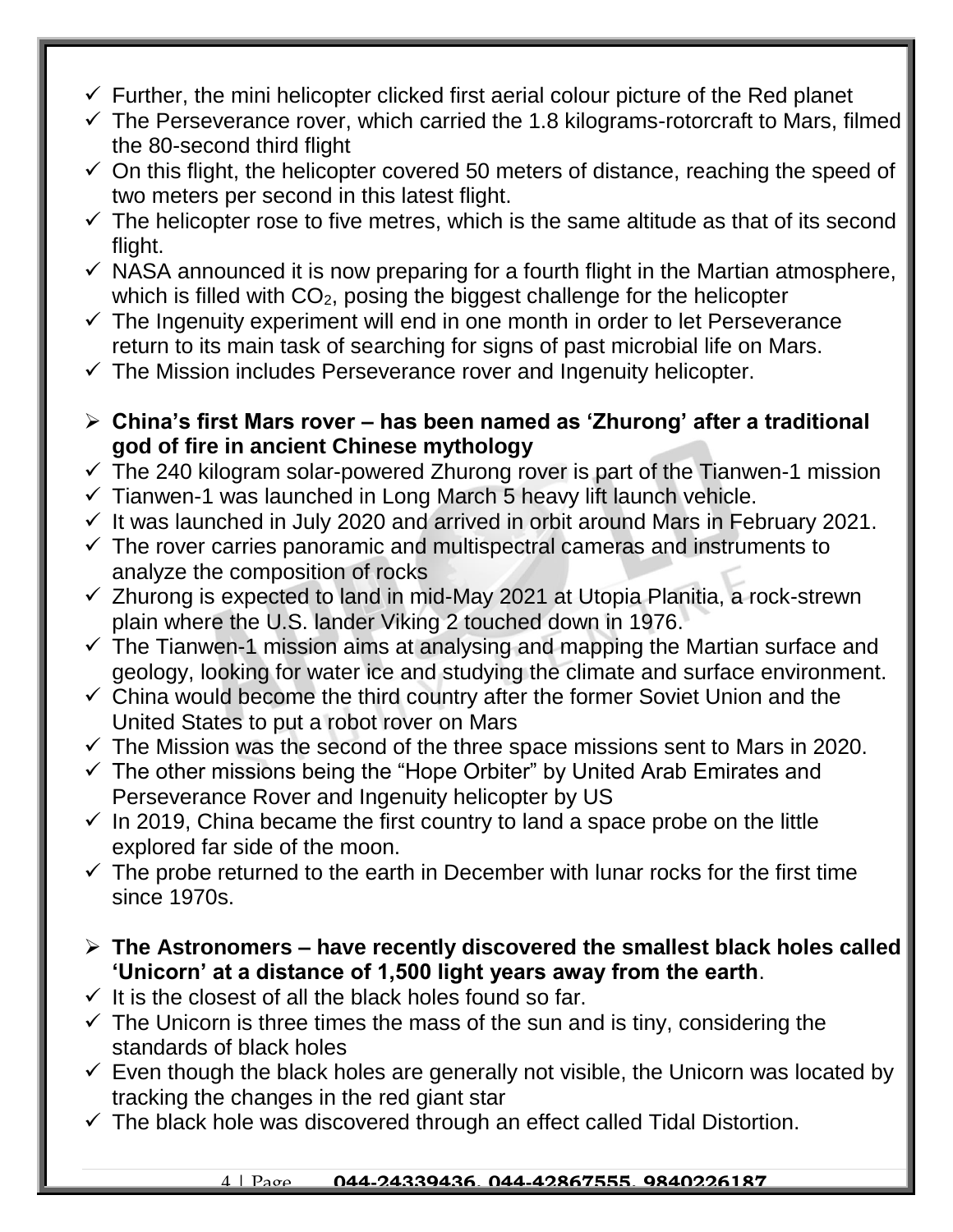$\checkmark$  A Black Hole is a region in space where the gravity pull is so high and represents the final stages of a star

## **DEFENCE**

- **On April 25, India and France - kicked off their major 'Varuna' naval exercise in the Arabian Sea**
- $\checkmark$  The three-day Varuna exercise will serve as a step towards promoting maritime security in the Indo-Pacific region.
- $\checkmark$  The exercise involves high tempo-naval operations at sea, including advanced air defence and antisubmarine exercises, intense fixed and rotary wing flying operations, tactical manoeuvres, surface and anti-air weapon firings, among other maritime security operations
- $\checkmark$  India has deployed guided missile stealth destroyer INS Kolkata, stealth frigates INS Tarkash and INS Talwar, fleet support ship INS Deepak, with Seaking-42B and Chetak integral helicopters, as well as a Kalvari-class diesel-electric submarine and P-8I long-range maritime patrol aircraft for the exercise.
- $\checkmark$  Earlier this month, India and France joined the US, Japan and Australia in the 'France plus Quad' La Perouse wargames in the Bay of Bengal
- $\checkmark$  France has deployed its nuclear-powered aircraft carrier FNS Charles de Gaulle with its Rafale-M naval jets for the exercise
- $\checkmark$  Apart from the aircraft carrier, France has fielded air defence destroyer Chevalier Paul, multi-mission frigate FNS Provence and command and supply ship Var, apart from E2C Hawkeye aircraft and helicopters.
- **On April 25, the Navy - kicked off an 'Oxygen Express' ferry to the country's island territories in the southern part of the country**



- $\checkmark$  As part of the initiative, a warship was despatched from Kochi to Lakshadweep with oxygen cylinders and medical supplies
- $\checkmark$  Patrol vessel INS Sharda transported 35 oxygen cylinders, rapid antigen detection test kits, personal protective equipment, masks and other equipment to Kavaratti.
- $\checkmark$  Later, INS Sharda then went to Minicoy to deliver the supplies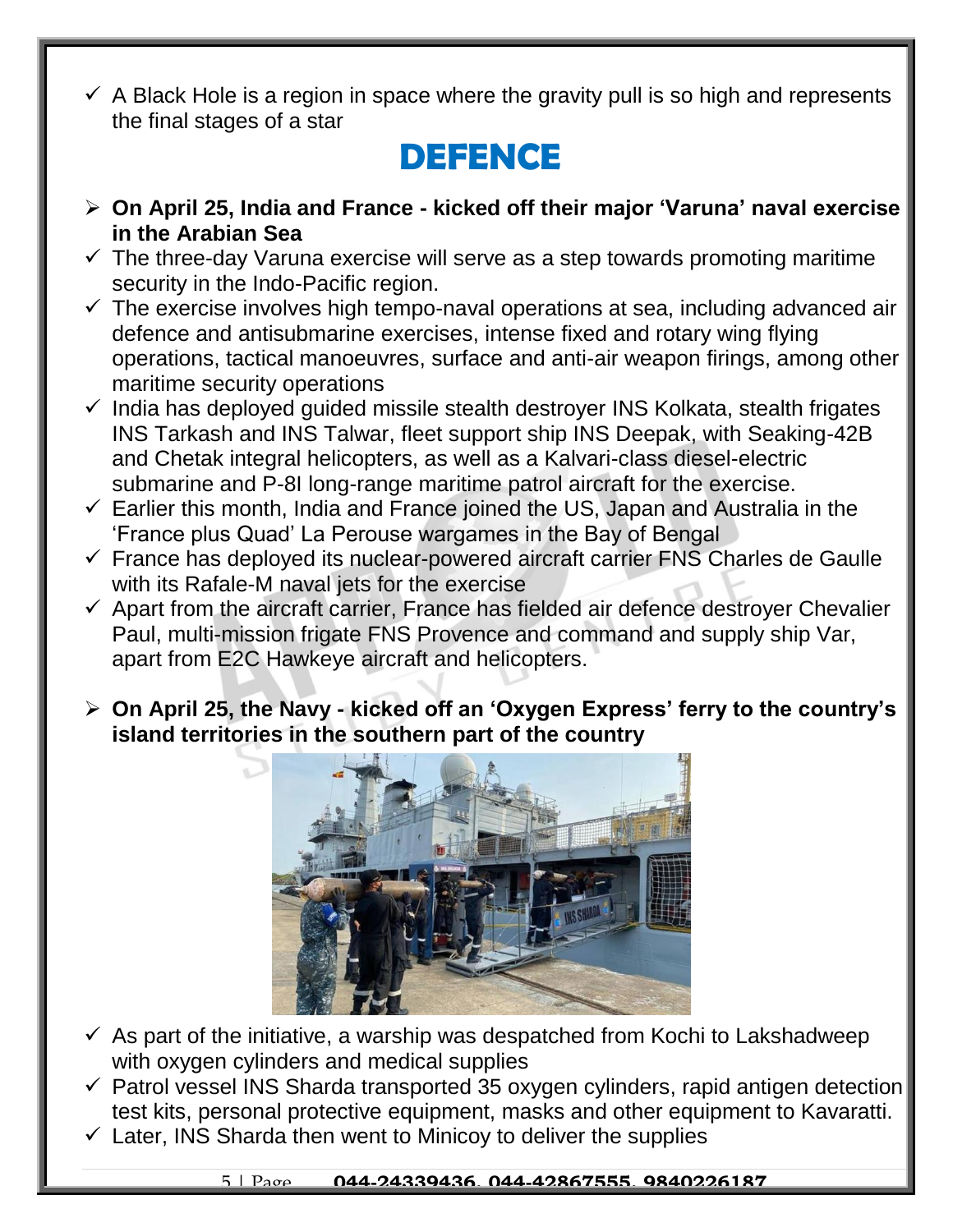- $\checkmark$  Moreover, 41 empty oxygen cylinders from the islands have been embarked onboard Indian Navy-hired vessel Meghna.
- $\checkmark$  The vessel is now headed to Kochi for refilling of the empty cylinders and will then return to Lakshadweep.
- $\checkmark$  The Navy has also placed its air station INS Garuda on alert to transport patients on helicopters from the islands if required.
- $\checkmark$  Meanwhile, the nine defence PSUs and the 41 factories under the Ordnance Factory Board (OFB) are extending all possible medical help to civil administrations in their respective areas

### **ECONOMY**

- **The Reserve Bank of India - recently set up a committee to study about the Asset Reconstruction Companies (ARC) in the country.**
- $\checkmark$  The committee will evaluate the role of ARCs in debt resolution and will review their business model.
- $\checkmark$  The Committee is headed by former RBI Executive director Sudarshan Sen.
- $\checkmark$  It will review the legal and regulatory framework of ARCs and recommend measures to improve their efficacy.
- $\checkmark$  The Committee will also review the role of ARC in stressed asset resolution under the IBC (Insolvency and Bankruptcy Code).
- $\checkmark$  The regulatory quidelines for Asset Reconstruction Companies (ARC) were issued under the SARFAESI Act in 2003.
- $\checkmark$  The Securitisation and Reconstruction of Financial Assets and Enforcement of Security Interest (SARFAESI) Act was enacted in 2002.
- $\checkmark$  The Reserve Bank of India had recently announced under its Monetary Policy Committee decisions that it will review the working of ARCs in the country.



**Classical singer Rajan Mishra (70 years)**



- $\checkmark$  Ranjan Mishra of the Banaras gharana died of heart complications along with Covid-19 in Delhi on April 25.
- $\checkmark$  A recipient of Padma Bhushan, he was part of the famed vocalist brother duo of 'Pandit Rajan Sajan Mishra'.

6 | Page **044-24339436, 044-42867555, 9840226187**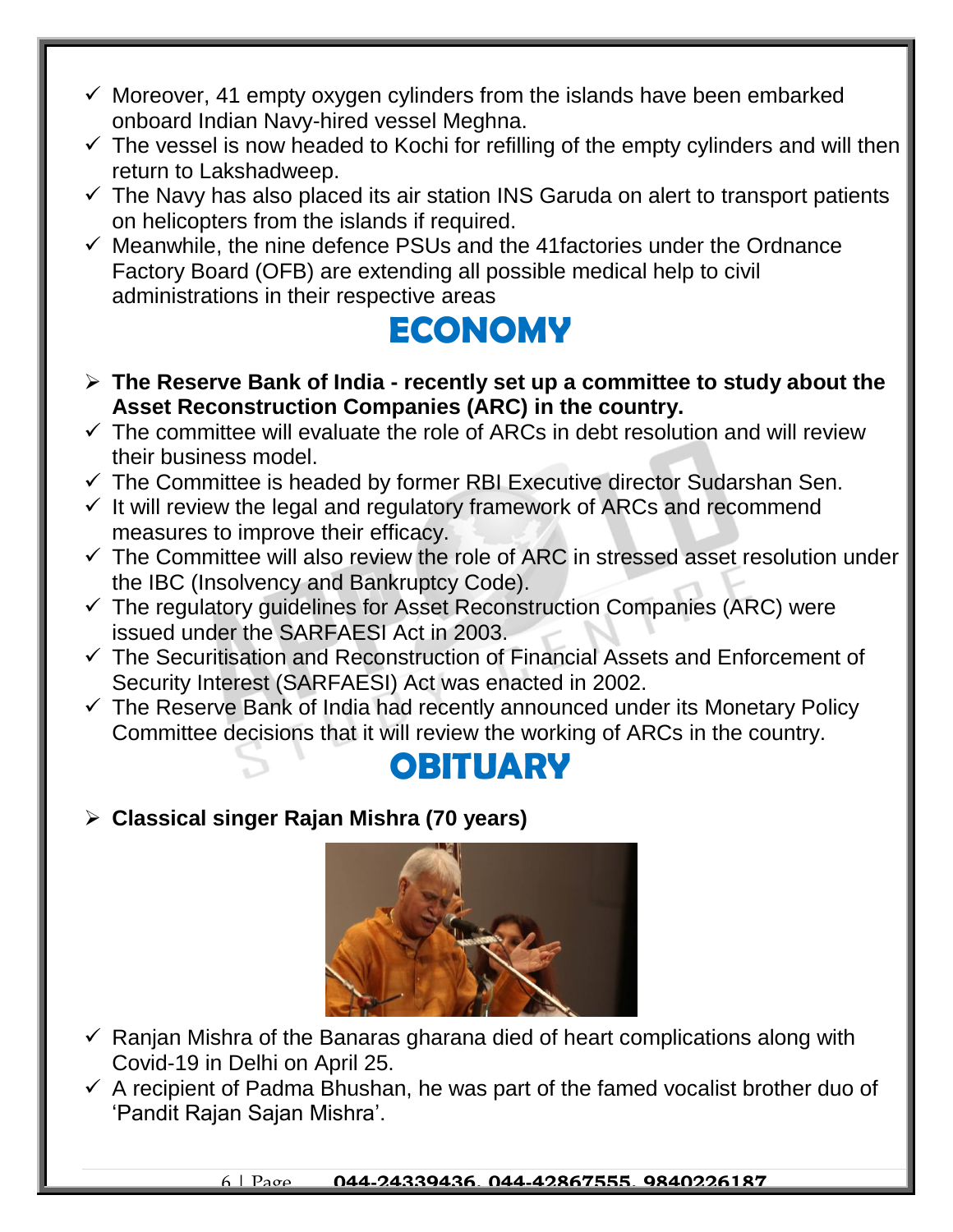- $\checkmark$  Trained in the khayal style of Indian classical music, Rajan and his younger brother Sajan performed extensively in India and abroad.
- $\checkmark$  Their first performance abroad was at a concert in Sri Lanka in 1978, before they toured countries across the world, including Germany, France, Switzerland, Austria, the US, the UK, The Netherlands, Russia, Singapore, Qatar and Bangladesh.
- $\checkmark$  The brother duo was conferred with Padma Bhushan in 2007, Sangeet Natak Akademi award in1998, Gandharwa National Award in 1994-1995 and the National Tansen Samman in 2011-12.
- **Sitting Supreme Court judge Mohan M Shantanagoudar (63 years) - passed away after a prolonged battle against cancer on April 24.**



- $\checkmark$  Justice Shantanagoudar had enrolled as an advocate in 1980 and quickly built a good practice in civil and criminal cases.
- $\checkmark$  He was appointed as a judge of Karnataka HC on May 12, 2003.
- $\checkmark$  He was appointed chief justice of Kerala HC on September 22, 2016, and was appointed to the SC on February 17, 2017.
- $\checkmark$  Justice Shantanagoudar is the 13th SC judge, including two CJIs, to die in office.
- $\checkmark$  The first one was the first CJI, Harilal Jekisundas Kania, on November 6, 1951.
- $\checkmark$  The other CJI who died in office was Sabyasachi Mukherjee on September 25, 1990.
- $\checkmark$  With Justice Shantanagoudar's death, the SC now has 27 judges against a sanctioned strength of 34 judges, including the CJI.

### **SPORTS**

 **Indian women - won the gold medal in the recurve team event in the World Cup Stage I at Sport Complex Los Arcos in Guatemala City on April 25.**



7 | Page **044-24339436, 044-42867555, 9840226187**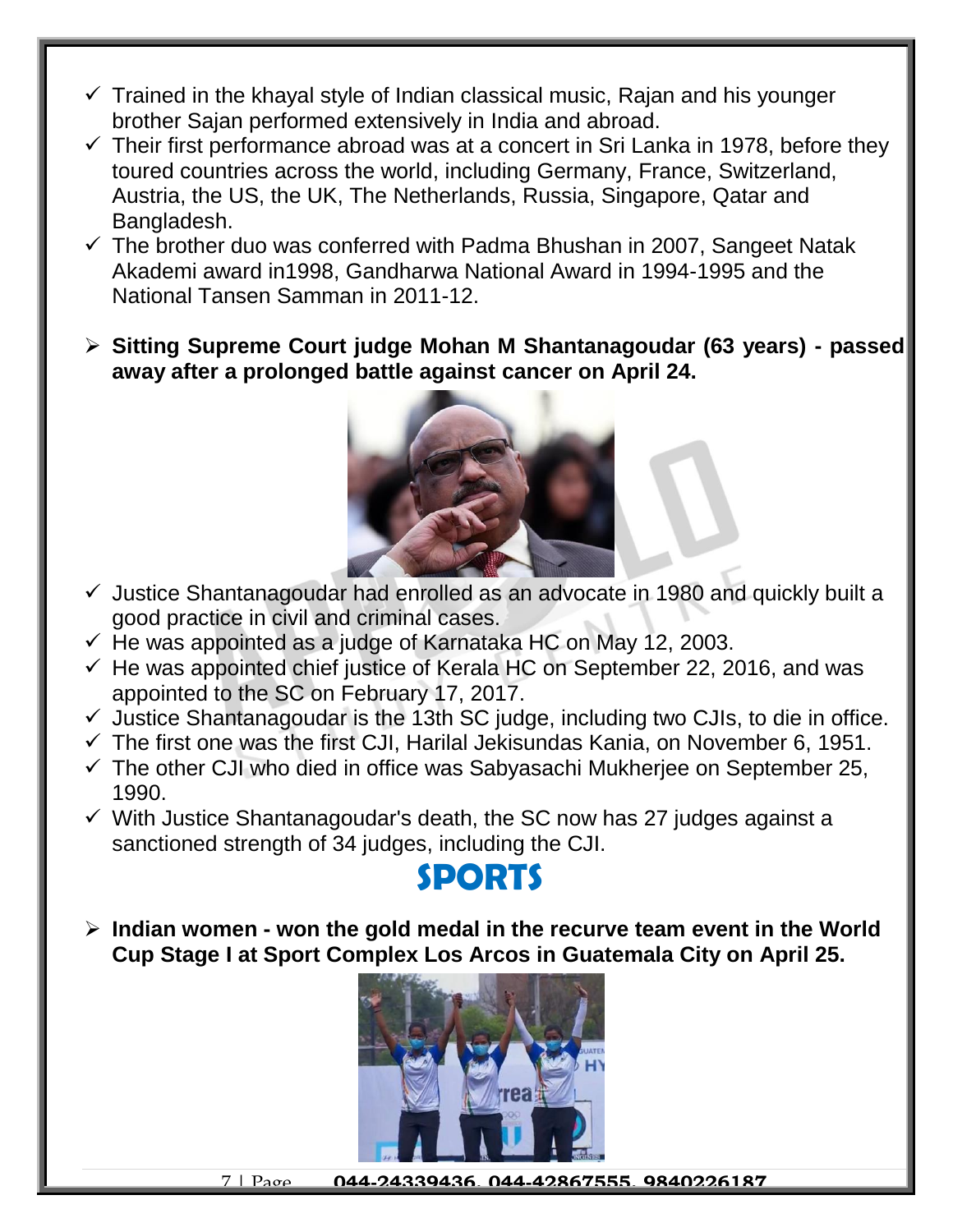$\checkmark$  The women's trio of Deepika Kumari, Ankita Bhakat and Komalika Bari defeated the Mexican trio of Ana Vazquez, Alejandra Valentina and Aida Roman in the summit clash, winning narrowly 5-4.

## **RANKINGS**

- **The Department of Science and Technology - recently launched the National Climate Vulnerability Report.**
- $\checkmark$  According to the report, eight Eastern States in the country are highly vulnerable to climate change.
- $\checkmark$  Assam, Jharkhand and Bihar have more than 60% of districts in the category of "highly vulnerable districts".
- $\checkmark$  Jharkhand received the highest vulnerable index of 0.67 while Maharashtra received the lowest vulnerability index of 0.42.
- $\checkmark$  Jharkhand was followed by Mizoram, Odisha, Chhattisgarh, Assam, Bihar, Arunachal Pradesh and West Bengal in the category of "Relatively highly vulnerable states".
- $\checkmark$  Apart from Maharashtra, the other comparatively least vulnerable states Goa, Nagaland, Kerala, Tamil Nadu, Haryana - were named as the "Relatively Low Vulnerable states"
- $\checkmark$  Further, Uttar Pradesh, Tripura, Gujarat, Meghalaya, Jammu and Kashmir, Rajasthan, Madhya Pradesh, Manipur, Andhra Pradesh, Karnataka, Himachal Pradesh, Telangana, Sikkim, Punjab and Uttarakhand were categorized under "Relatively Moderately vulnerable states"

## **INTERNATIONAL DAY**

#### **World Intellectual Property Day - April 26**



- $\checkmark$  The day is observed to raise awareness about the importance of Intellectual Property and the impact of copyright, patents, designs and trademarks in our routine life.
- $\checkmark$  Theme 2021- 'IP and SMEs: Taking your ideas to market'
- $\checkmark$  The day was established by the World Intellectual Property Organisation in 2000.
- $\checkmark$  The day April 26 was chosen to celebrate World Intellectual Property Day as the "Convention Establishing the World Intellectual Property Organisation" entered into force on this day.